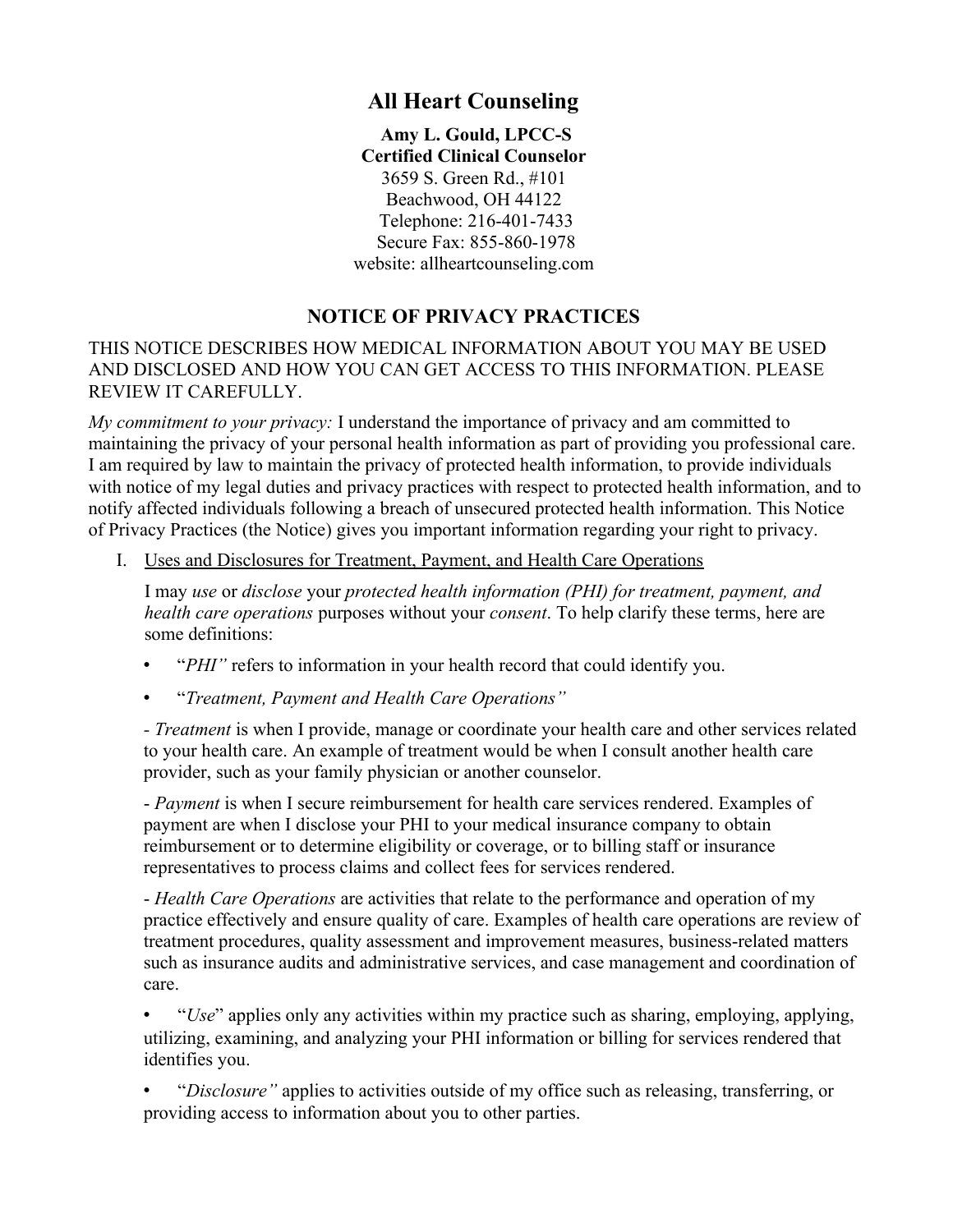## II. Uses and Disclosures Requiring Authorization

I may use or disclose PHI for purposes *outside* of treatment, payment, and health care operations when your appropriate authorization is obtained. An "*authorization*" is written permission above and beyond the general consent that permits only specific disclosures. In those instances when I am asked for information for purposes outside of treatment, payment, and health care operations, I will obtain an authorization from you before releasing this information. You may revoke all such authorizations at any time, provided each revocation is in writing. You may not revoke an authorization to the extent that (1) I have relied on that authorization; or (2) if the authorization was obtained as a condition of obtaining insurance coverage, and the law provides the insurer the right to contest the claim under the policy. The law permits me to use or disclose PHI for treatment, payment, and health care operations and the following purposes :

**Appointment Reminders, Treatment Alternatives and Health Related Benefits and Services:** I may use and disclose Health Information to contact you to remind you that you have an appointment with me. I also may use and disclose Health Information to tell you about treatment alternatives or health-related benefits and services that may be of interest to you.

**Individuals Involved in Your Care or Payment for Your Care:** When appropriate, I may share Health Information with a person who is involved in your professional care or payment for your care, such as your family or a close friend. I also may notify your family about your location or general condition or disclose such information to an entity assisting in a disaster relief effort.

**Marketing:** I may contact you to give you information about products or services related to your treatment, case management or care coordination, or to direct or recommend other treatments, therapies, health care providers or settings of care that may be of interest to you provided I do not receive any payment for making these communications. I may also describe products or services provided by this practice and tell you which health plans this practice participates in. I will not otherwise use or disclose your health information for marketing purposes or accept any payment for other marketing communications without your prior written authorization. The authorization will disclose whether I receive any compensation for any marketing activity you authorize, and I will stop any future marketing activity to the extent you revoke that authorization.

**Breach Notification:** In the case of a breach of unsecured protected health information, I will notify you as required by law. If you have provided me with a current e-mail address, I may use e-mail to communicate information related to the breach. In some circumstances my business  $\alpha$  associate(s) may provide the notification. I may also provide notification by other methods as appropriate.

## III. Uses and Disclosures that Do Not Require Consent or Authorization

I may use or disclose your PHI without your consent or authorization in the following circumstances:

**Required by Law:** As required by law, I will use and disclose your health information, but I will limit my use or disclosure to the relevant requirements of the law. When the law requires me to report abuse, neglect or domestic violence, or respond to judicial or administrative proceedings, or to law enforcement officials, I will further comply with the requirement set forth below concerning those activities.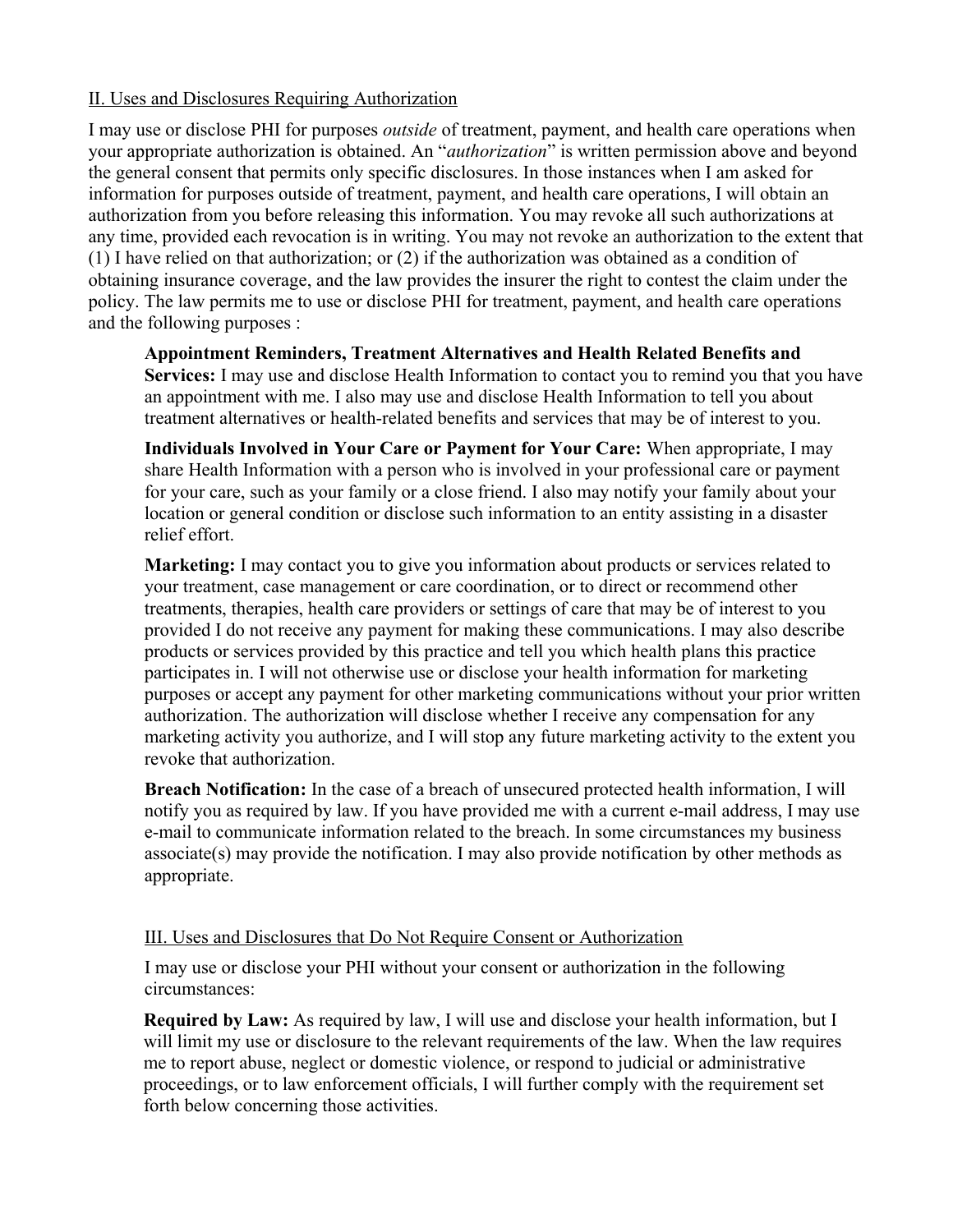**Child Abuse:** If, in my professional capacity, I know or suspect that a child under 18 years of age or a mentally retarded, developmentally disabled, or physically impaired child under 21 years of age has suffered or faces threat of suffering any physical or mental wound, injury, disability, or condition of a nature that reasonably indicates abuse or neglect of the child, I am required by law to report that knowledge or suspicion to the Ohio Public Children Services Agency, or a municipal or county peace officer.

**Elder and Domestic Abuse:** If I have reasonable cause to believe that an adult is being abused, neglected, or exploited, or is in a condition which is the result of abuse, neglect, or exploitation, I am required by law to immediately report such belief to the County Department of Job and Family Services.

**Animal Abuse**: If I have reasonable cause to believe that an animal is being abused, neglected, or exploited, the law requires that I report such belief to a law enforcement office, humane society agent, or animal control professional.

**Judicial or Administrative Proceedings:** If you are involved in a court proceeding and a request is made for information concerning your evaluation, diagnosis and treatment, and the records thereof, such information is privileged under state law and I will not release this information without written authorization from you or your persona or legally-appointed representative, or a court order. The privilege does not apply when you are being evaluated for a third party or where the evaluation is court ordered. You will be informed in advance if this is the case.

**Serious Threat to Health or Safety**. If I believe that you pose a clear and substantial risk of imminent serious harm to yourself or another person, I may disclose your relevant confidential information to public authorities, the potential victim, other professionals, and/or your family in order to protect against such harm. If you communicate to me an explicit threat of inflicting imminent and serious physical harm or causing the death of one or more clearly identifiable victims and I believe you have the intent and ability to carry out the threat, then I am required by law to take one or more of the following actions in a timely manner: 1) take steps to arrange for your hospitalization on an emergency basis, 2) establish and undertake a treatment plan calculated to eliminate the possibility that you will carry out the threat, and initiate arrangements for a second opinion of risk assessment with another mental health professional, 3) communicate to a law enforcement agency and, if feasible, to the potential victim(s), or victim's parent or guardian if a minor, all of the following information: a) the nature of the threat, b) your identity, and c) the identity of the potential victim(s).

**Worker's Compensation:** If you file a worker's compensation claim, I may be required to give your mental health information to relevant parties and officials.

**Military and Veterans:** If you are a member of the armed forces, I may release Health Information as required by military command authorities. I also may release Health Information to the appropriate foreign military authority if you are a member of a foreign military.

**Business Associates:** I may disclose Health Information to our business associates that perform functions on my behalf or provide me with services if the information is necessary for such functions or services. For example, I may use another company to perform billing services on my behalf. All of my business associates are obligated to protect the privacy of your information and are not allowed to use or disclose any information other than as specified in my contract.

**Lawsuits and Disputes:** If you are involved in a lawsuit or a dispute, I may disclose Health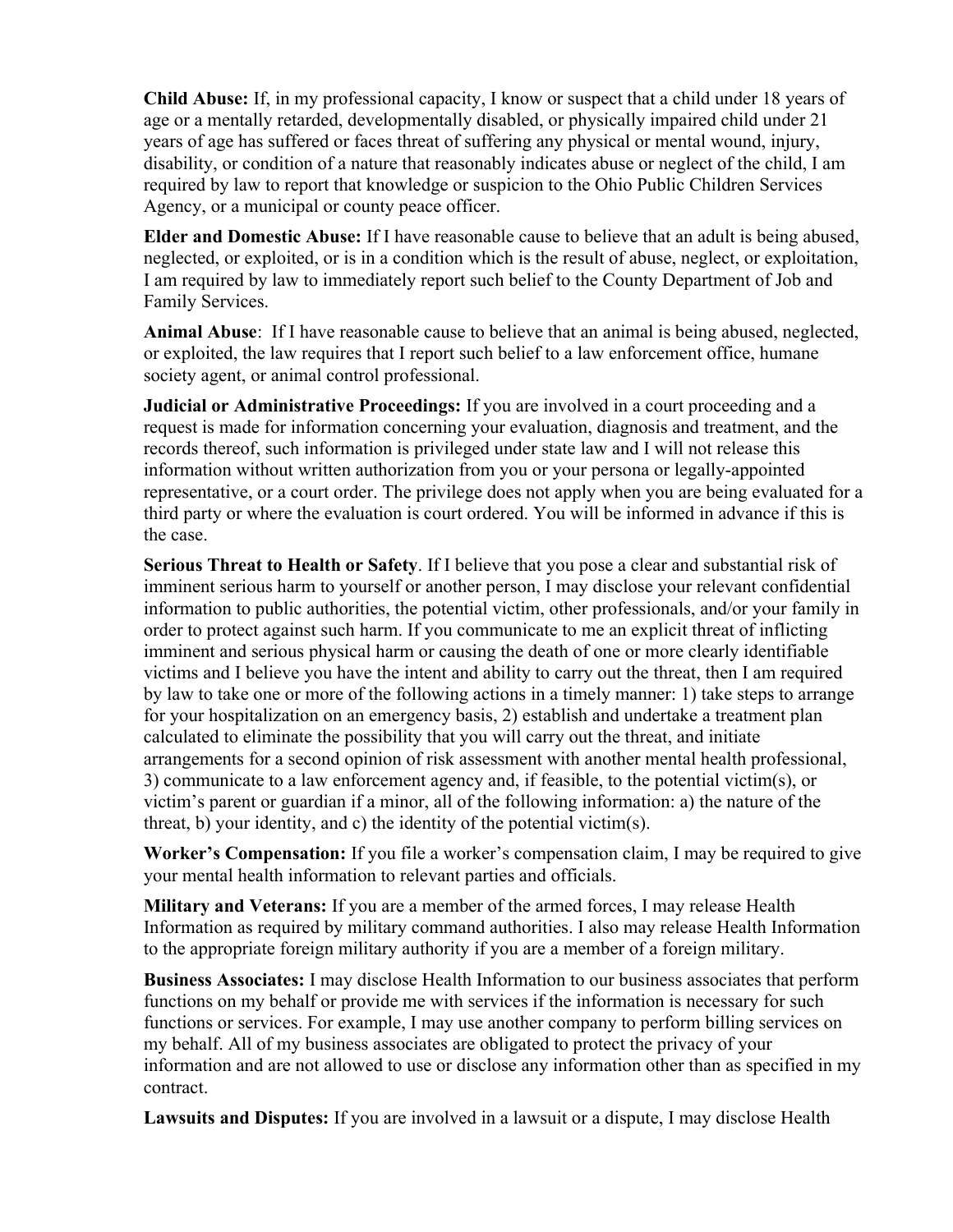Information in response to a court or administrative order. I also may disclose Health Information in response to a subpoena, discovery request, or other lawful process by someone else involved in the dispute, but only if efforts have been made to tell you about the request or to obtain an order protecting the information requested.

**Law Enforcement**: I may release Health Information if asked by a law enforcement official if the information is: (1) in response to a court order, subpoena, warrant, summons or similar process; (2) limited information to identify or locate a suspect, fugitive, material witness, or missing person; (3) about the victim of a crime even if, under certain very limited circumstances, I am unable to obtain the person's agreement; (4) about a death I believe may be the result of criminal conduct; (5) about criminal conduct on our premises; and (6) in an emergency to report a crime, the location of the crime or victims, or the identity, description or location of the person who committed the crime.

If you have specific legal questions about the laws governing confidentiality, you may want to consult an attorney for further explication of the privacy legislation.

## IV. Client's Rights and Counselor's Duties Regarding your PHI

Client's Rights:

• *Right to Request Restriction* – You have the right to request restrictions or limitations on certain uses and disclosures of your PHI. You have the right to request a restriction or limitation on the Health Information I use or disclose for treatment, payment, or health care operations. You also have the right to request a limit on the Health Information I disclose to someone involved in your care or in the payment for your care, like a family member or friend. For example, you could ask that I not share information about a particular diagnosis or treatment with your spouse. To request a restriction, you must make your request, in writing, to Amy L. Gould, LPCC-S. I am not required to agree to your request unless you are asking me to restrict the use and disclosure of your Protected Health Information to a health plan for payment, or health care operation purposes, and such information you wish to restrict pertains solely to a health care item or service for which you have paid us "out-of-pocket" in full. If I agree, I will comply with your request unless the information is needed to provide you with emergency treatment.

• *Out-of-Pocket-Payments.* If you paid out-of-pocket (or in other words, you have requested that I not bill your health plan) in full for a specific item or service, you have the right to ask that your Protected Health Information with respect to that item or service not be disclosed to a health plan for purposes of payment or health care operations, and I will honor that request.

• *Right to Receive Confidential Communications by Alternative Means and at Alternative Locations –* You have the right to request and receive confidential communications of your PHI in a manner or place that protects your privacy. For example, you may not want a family member to know that you are seeing me. Upon your request, I will send your bills to another address.

• *Right to Inspect and Copy –* You have the right to inspect or obtain a copy of PHI notes in my mental health and billing records used to make decisions about you for as long as the PHI is maintained in the record. I may deny your access to PHI under certain circumstances, but in some cases, you may have this decision reviewed. On your request, I will discuss with you the details of the request process.

• *Right to Get Notice of a Breach –* You have the right to be notified upon a breach of any of your unsecured Protected Health Information.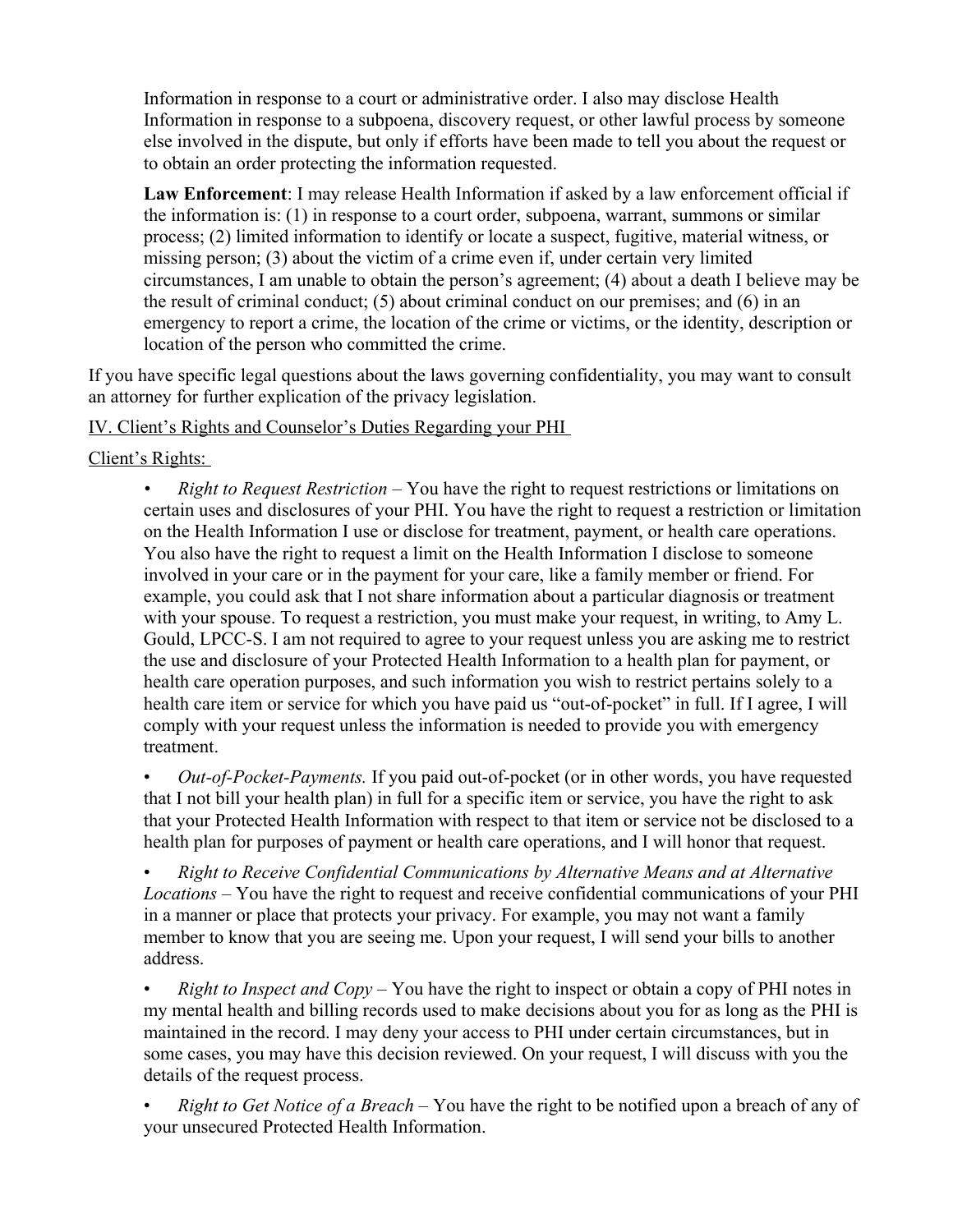• *Right to Amend –* If you believe the information in the PHI is incorrect or has omitted important information, you have the right to submit a written request to me to amend the PHI for as long as the PHI is maintained in the record. I may deny your request. If your request is denied, you have the right to file a statement of disagreement which will be added to your record.

• *Right to and Accounting –* You generally have the right to receive an accounting of disclosures of PHI for which you have neither provided consent nor authorization. • *Right to a Paper Copy –* You have the right to and will receive a paper copy of the Notice of Privacy Practices (the Notice). You may request a copy of this notice at any time. Even if you agreed to receive this notice electronically, you are still entitled to a paper copy of this notice. You may obtain a copy of this notice at my website, www.amygould.com.

• *Right to Complain –* As a private practice clinician, I act as my own Privacy Officer. If you are concerned that I have violated your privacy rights, or you disagree with a decision I made about access to your records, you have the right to file a complaint with the Privacy Officer and, if there is no resolution with which you are satisfied, with the U. S. Department of Health and Human Services. All complaints must be made in writing.

## *Counselor's Duties:*

I am required by law to maintain the privacy of PHI and to provide you with a notice of my legal duties and privacy practices with respect to PHI.

• I reserve the right to change the privacy policies and practices described in this notice. Unless I notify you of such changes, however, I am required to abide by the terms currently in effect.

• If I revise my policies and procedures, I will inform you verbally as well as in writing of such changes.

## V. Complaints

If you are concerned that I have violated your privacy rights, or you disagree with a decision I made about access to your records, you may contact the American Counseling Association and/or the Ohio Counselor Social Worker, Marriage & Family Therapy Licensing Board*.* 

Residents of Georgia may contact the American Counseling Association and/or the Office of the General Counsel, Georgia Department of Public Health, 2 Peachtree Street N.W., 15 Floor, Atlanta, GA 30303. For further information you may contact the DPH Privacy Officer, Office of the General Counsel at (404) 657-2700. There will be no retaliation for filing a complaint.

You may also send a written complaint to me, Amy L. Gould, LPCC-S, or to the Secretary of the U.S. Department of Health and Human Services. Amy L. Gould, LPCC-S can provide you with the appropriate address upon request.

## VI. Effective Date, Restrictions and Changes to Privacy Policy

This notice will go into effect on September 23, 2013. I reserve the right to change the terms of this notice and to make the new notice provisions effective for all PHI that I maintain. I will provide you with a revised notice in writing as well as discuss the reason for such with you. At which time I may request that you sign an updated consent form that you have reviewed the changes and agree to such.

> Amy L. Gould, LPCC-S Privacy Officer